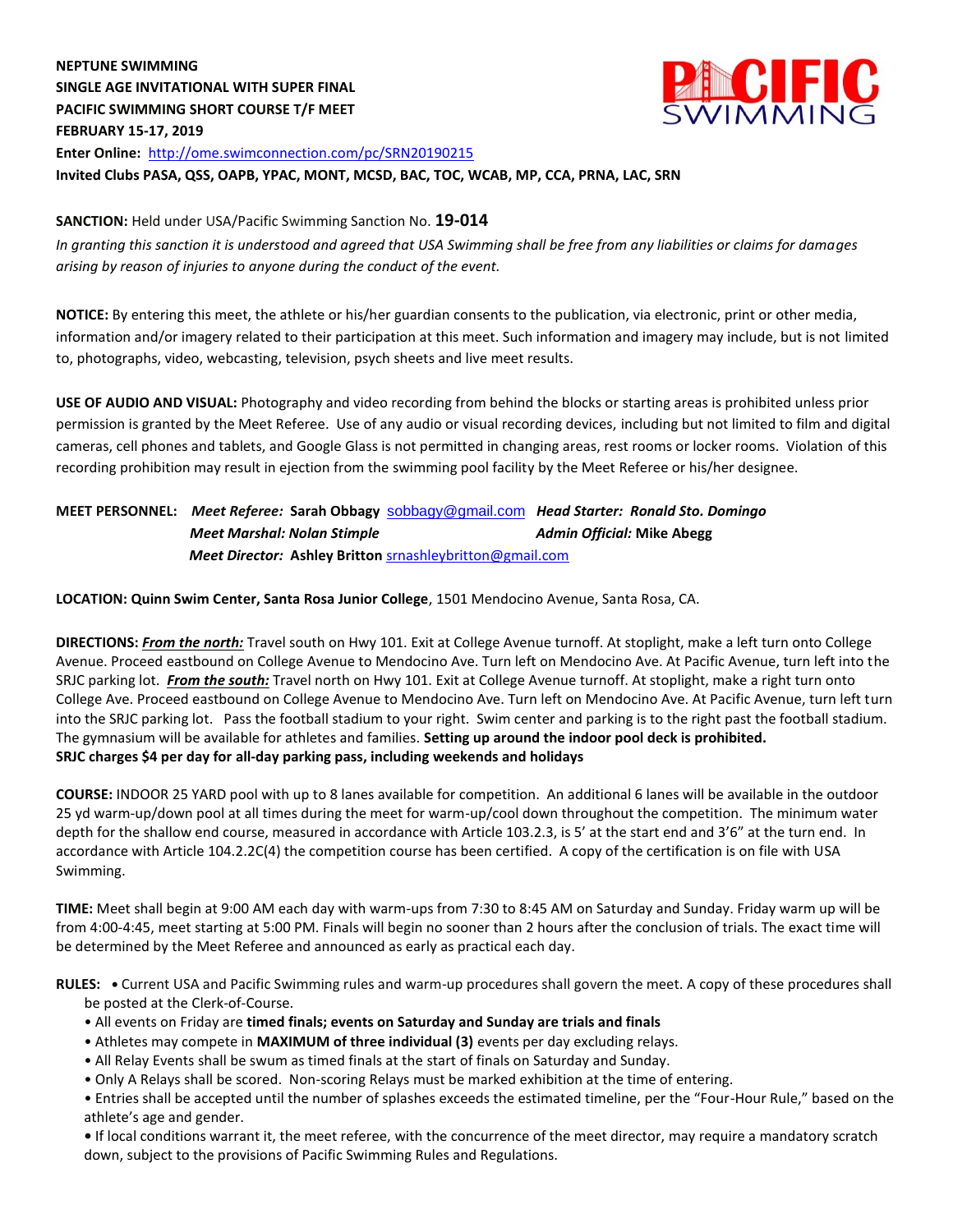• All events shall be swum in event order and in a "FAST to SLOW" sequence with the options of reversing the sequence at the discretion of the Meet Referee and Meet Director.

• At the discretion of the Meet Referee, events and heats may be combined.

## • **All coaches and deck officials shall display their current USA Swimming membership cards in a visible manner. Deck Pass may be used to prove registration status.**

**•** Athletes in the 500 Freestyle shall provide their own timers and lap counters and those in the 400 IM shall provide their own timers. These events shall be swum alternating heats of girls and boys or seeded combining girls and boys. Minimum time standard shall be met for the 500 Freestyle and 400 IM. Entry times for the 500 Freestyle and 400 IM which cannot be proven using the Pacific Swimming database may be verified by a complete set of meet results or verified by the athlete's coach. Please contact the Meet Director AND Meet Referee. (Refer to Pacific Swimming Rule 4A2)

• Prelims shall be swum in combined ages.

• Finals for 11-14 year old events shall have 5 heats. The Super Final heat will include the top 8 athletes regardless of age. Preceding the Super Final will be a top 8 heat of the remaining 10 year olds and under, a top 8 heat of the remaining 11 year olds, a top 8 heat of the remaining 12 year olds, a top 8 heat of the remaining 13 year olds, and a top 8 heat of the remaining 14 year olds. All other events with finals shall have one top 8 heat for each age group -- 10 year olds and under, 11 year olds, 12 year olds, 13 year olds and 14 year olds -- as applicable.

• **10 and unders will NOT be competing in a Super Final.**

- **The following events will have a Super Final- 11, 12, 15, 16, 25, 26, 27, 28, 31, 32, 41, 42, 49, 50.**
- Athletes may enter both 500y free and 400y IM.

**ATTENTION HIGH SCHOOL ATHLETES:** If you are a high school athlete in season, you need to be Unattached from this meet. It is the athlete's responsibility to be Unattached from this meet. You can un-attach at the meet if necessary. This does not apply to athletes swimming under the rules of the Nevada Interscholastic Activities Association (NIAA).

**UNACCOMPANIED ATHLETES:** Any USA Swimming athlete-member competing at the meet shall be accompanied by a USA Swimming member-coach for the purposes of athlete supervision during warm-up, competition and warm-down. If a coach-member of the athlete's USA Swimming Club does not attend the meet to serve in said supervisory capacity, it is the responsibility of the athlete or the athlete's legal guardian to arrange for supervision by a USA Swimming member-coach. The meet director or meet referee may assist the athlete in making arrangements for such supervision; however, it is recommended that such arrangements be made in advance of the meet by the athlete's USA Swimming Club Member-Coach.

**RACING STARTS:** Any athlete entered in the meet shall be certified by a USA Swimming member-coach as being proficient in performing a racing start or shall start each race from within the water. When unaccompanied by a USA Swimming member coach, it is the responsibility of the athlete or the athlete's legal guardian to ensure compliance with this requirement.

**RESTRICTIONS:** • Smoking and the use of other tobacco products is prohibited on the pool deck, in the locker rooms, in spectator

seating or standing areas and in all areas used by athletes, during the meet and during warm-up periods.

- Sale and use of alcoholic beverages is prohibited in all areas of the meet venue.
- No glass containers are allowed in the meet venue.
- No propane heater is permitted except for snack bar/meet operations.
- All shelters shall be properly secured.
- Changing into or out of swimsuits other than in locker rooms or other designated areas is prohibited.
- •No pets allowed on deck, other than service assistance animals.

• Destructive devices, to include but not limited to, explosive devices and equipment, firearms (open or concealed), blades, knives, mace, stun guns and blunt objects are strictly prohibited in the swimming facility and its surrounding areas. If observed, the Meet Referee or his/her designee may ask that these devices be stored safely away from the public or removed from the facility. Noncompliance may result in the reporting to law enforcement authorities and ejection from the facility. Law enforcement officers (LEO) are exempt per applicable laws.

• Operation of a drone, or any other flying apparatus, is prohibited over the venue (pools, athlete/coach areas, spectator areas and open ceiling locker rooms) any time athletes, coaches, officials and/or spectators are present.

- **ELIGIBILITY:** Athletes shall be current members of USA Swimming and enter their name and registration number on the meet entry card exactly as they are shown on their Registration Card. If this is not done, it may be difficult to match the athlete with the registration database. The meet host shall check all athlete registrations against the SWIMS database and if not found to be registered, the Meet Director shall accept the registration at the meet (a \$10 surcharge shall be added to the regular registration fee). Duplicate registrations shall be refunded by mail.
	- Entries with **"NO TIME" shall be REJECTED. Coach verified times will be accepted.**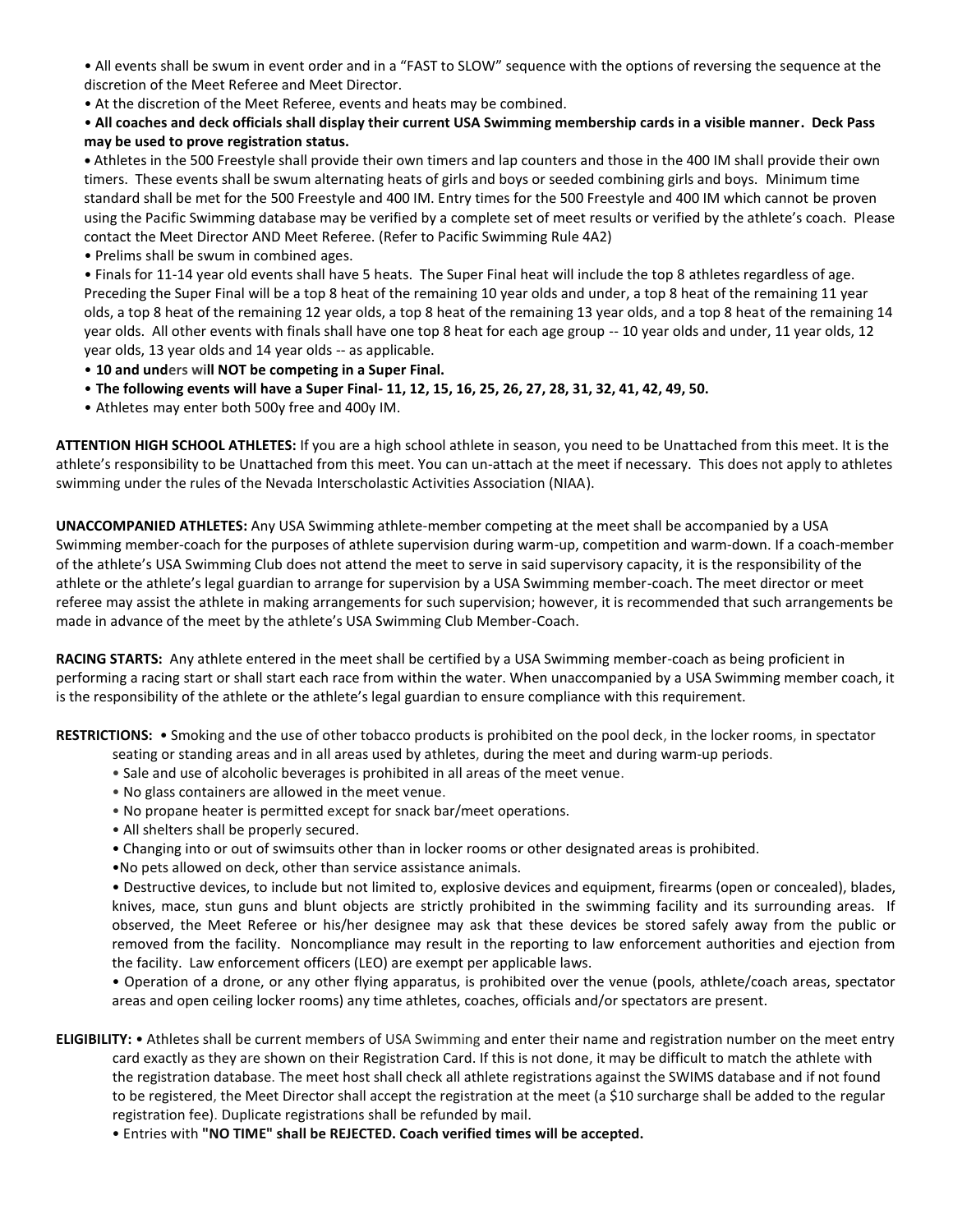• Entry times submitted for this meet may be checked against a computer database and may be changed in accordance with Pacific Swimming Entry Time Verification Procedures.

• Disabled athletes are welcome to attend this meet and should contact the Meet Director or Meet Referee regarding any special accommodations on entry times and seeding per Pacific Swimming policy.

• Athletes 19 years of age and over may compete in the meet for time only, no awards. Such athlete shall meet standards for the 17-18 age group.

• Age on the first day of the meet shall determine the athlete's age for the entire meet.

• **All athletes must meet a minimum of 2017-2020 USA-S Single Age Group "BB" standard to qualify for each event**. Time standards can be a[t](https://www.usaswimming.org/Home/times/time-standards) **<https://www.usaswimming.org/Home/times/time-standards>**

• Meet is open to all qualified athletes registered with **PASA, QSS, OAPB, YPAC, MONT, MCSD, BAC, TOC, WCAB, MP, CCA, PRNA, LAC, SRN**

• Athletes who are unattached, but participating with **PASA, QSS, OAPB, YPAC, MONT, MCSD, BAC, TOC, WCAB, MP, CCA, PRNA, LAC, SRN**

**ENTRY FEES:** \$5.50 per event plus an \$8.00 participation fee per athlete. Entries shall be rejected if payment is not sent at time of request. No refunds shall be made except mandatory scratch downs.

**RELAY ENTRIES:** \$16.00 per relay. Clubs shall deck enter relays at the computer desk until 5:30 PM on Friday and 10:30 AM on Saturday and Sunday. Clubs must provide a team check for the entry fees payable to "Neptune Swimming." All athletes must be entered in the meet prior to the entry deadline to be eligible to compete in a relay.

**ONLINE ENTRIES:** To enter online go to **http://ome.swimconnection.com/pc/SRN20190215** to receive an immediate entry confirmation. This method requires payment by credit card. Swim Connection, LLC charges a processing fee for this service, equal to \$1 per athlete plus 5% of the total Entry Fees. Please note that the processing fee is a separate fee from the Entry Fees. If you do not wish to pay the processing fee, enter the meet using a mail entry. **Entering online is a convenience, is completely voluntary, and is in no way required or expected of an athlete by Pacific Swimming.** Online entries shall be accepted through **Wednesday, February 6. 2018.**

**MAILED OR HAND DELIVERED ENTRIES**: Entries shall be on the attached consolidated entry form. Forms shall be filled out completely and printed clearly with athlete's best time. Entries shall be postmarked by midnight, **Monday, February 4, 2019** or hand delivered by 6:30 p.m. on **Wednesday, February 6, 2019.** No late entries shall be accepted. Requests for confirmation of receipt of entries should include a self-addressed envelope.

| Make check payable to: Neptune Swimming |                                             |
|-----------------------------------------|---------------------------------------------|
| <b>Mail entries to: Dan Greaves</b>     | <b>Hand deliver entries to: Dan Greaves</b> |
| <b>PO Box 317</b>                       | 455 Ridgway Ave                             |
| Santa Rosa, CA 95402                    | Santa Rosa, CA 95401                        |

**CHECK-IN:** The meet will be pre-seeded. Athletes shall check-in at the Clerk-of-Course. No event shall be closed more than 30 minutes before the scheduled start of the session. Close of check-in for all individual events shall be no more than 60 minutes before the estimated time of the start of the first heat of the event. Athletes who do not check in shall not be seeded and shall not be allowed to compete in that event.

#### **SCRATCHES:**

• **Prelims**: there is no penalty for an athlete that is entered in this meet that misses one of his or her events during prelims. Coaches must please turn in their scratch list for Saturday's events by the completion by Friday night's events. Sunday's scratch list must be turned in by the completion of Saturday's finals.

• **Finals**: Any athlete qualifying for finals in an individual event who does not wish to compete must scratch within 30 minutes after the announcement of qualifiers. During this period, qualifiers may also notify the Referee that may not intend to compete in finals. In this case, they must declare their final intention within 30 minutes after the announcement of qualifiers following their individual preliminary event. Any athlete qualifying for a final race in an individual event who fails to show up in said final race prior to calling the alternate shall be barred from the remainder of any final events that day**.**  Should the athlete have no more final events for that day they will be barred from their next preliminary event. If the No-Show occurs on the last day that the athlete is entered in an individual event in the meet, and no other individual event penalty is applicable, the athlete shall then be fined \$100.00. The fine will be increased to \$150.00 if after 30 days of receiving the letter of notification the party has not made the payment.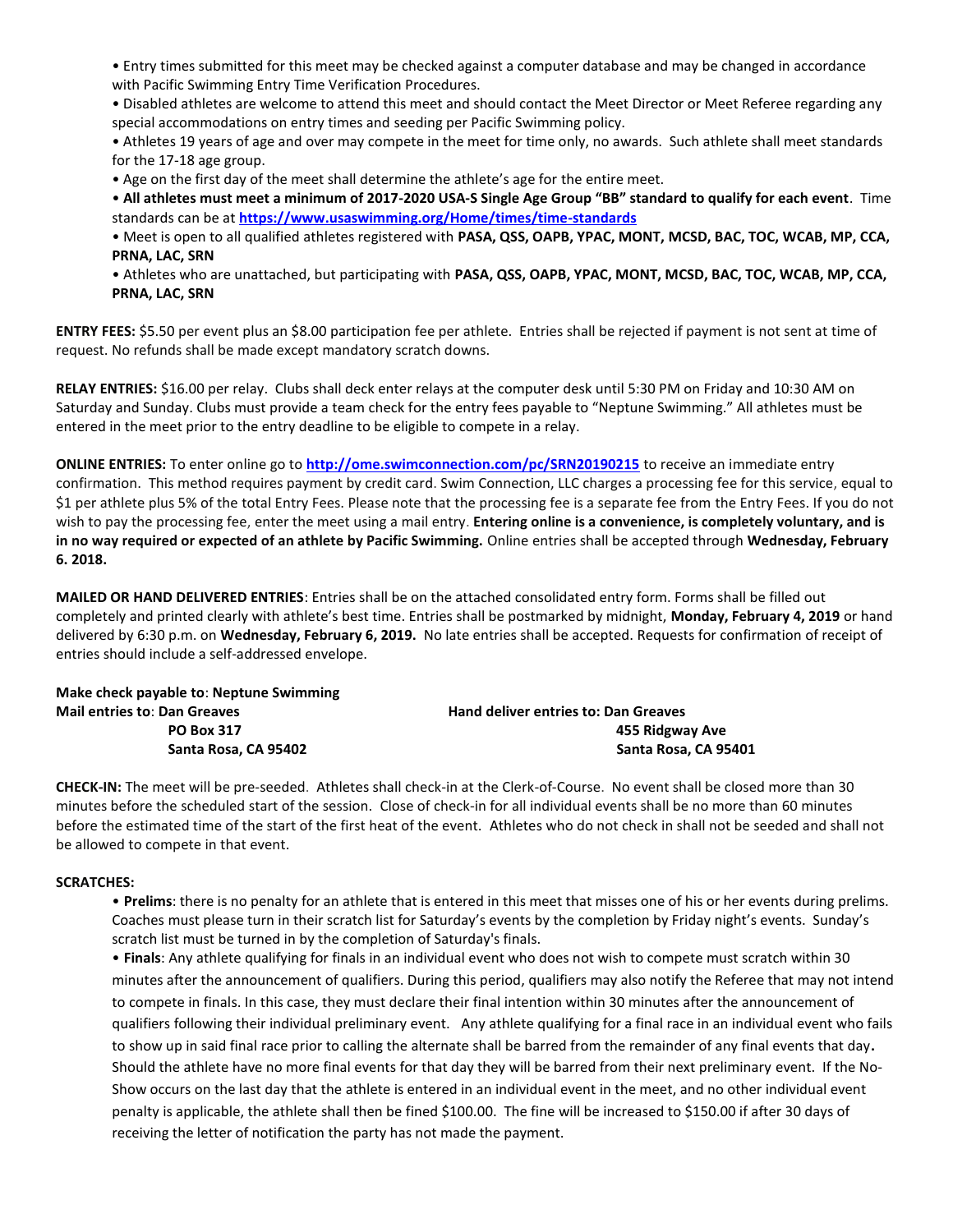**AWARDS:** Awards will be given to the top 8 finalists in each event as follows: Medals awarded for 1st through 3rd place and ribbons awarded for 4th through 8th place in both Super Final events and final events. Distinctive individual High Point Awards will be given for each age group and gender. All awards must be picked up by athletes or coaches at the completion of the meet.

**MEET SCORING**: Points will be awarded as follows: Finals 20-17-16-15-14-13-12-1. Super Finals will be scored 40-37-36-35-34-33- 32-3. **Relays-18-14-12-10-8-6-4-2.**

**ADMISSION:** Free. Programs will posted on Neptune Swimming's Website.

**SNACK BAR & HOSPITALITY:** A snack bar will be available throughout the competition. Coaches and working deck officials will be provided lunch.

**MISCELLANEOUS:** No overnight parking is allowed. Facilities will not be provided after meet hours.

**MINIMUM OFFICIALS**: At least seven days prior to the start of the meet, meet management (Meet Director and/or Meet Referee) shall contact a representative from each club participating in the meet, and provide a preliminary inventory of the officials that club is required to provide for each session. Each club shall, by the start of the meet, provide to the Meet Director or designee a list of Officials who have agreed to represent that club during each session of the meet.

At the meet, meet management shall conduct an inventory of officials, and shall compare the number of athletes entered in each session by each club with the number of officials present representing each club. If meet management certifies that a club has not provided sufficient officials for any session of the meet in accordance with the table below, excluding finals in a prelims and finals meet, the club shall be fined \$100 per missing official per session of the meet.

| Club athletes entered in session | Trained and carded officials required |
|----------------------------------|---------------------------------------|
| $1 - 10$                         | 0                                     |
| $11 - 25$                        |                                       |
| 26-50                            | ີ                                     |
| $51 - 75$                        | 3                                     |
| 76-100                           | 4                                     |
| 100 or more                      |                                       |

\*Zone 3 shall include assigned and working Colorado, Intermediary/ Chief Timing Judge, and Computer operator in the count of officials for a session although these positions are not carded. Zone 3 shall accept uncarded Trainees in the count of officials for up to two sessions. Clubs may use officials "borrowed" from other clubs, or unattached officials at the meet who agree, to fulfill their obligation under the rule.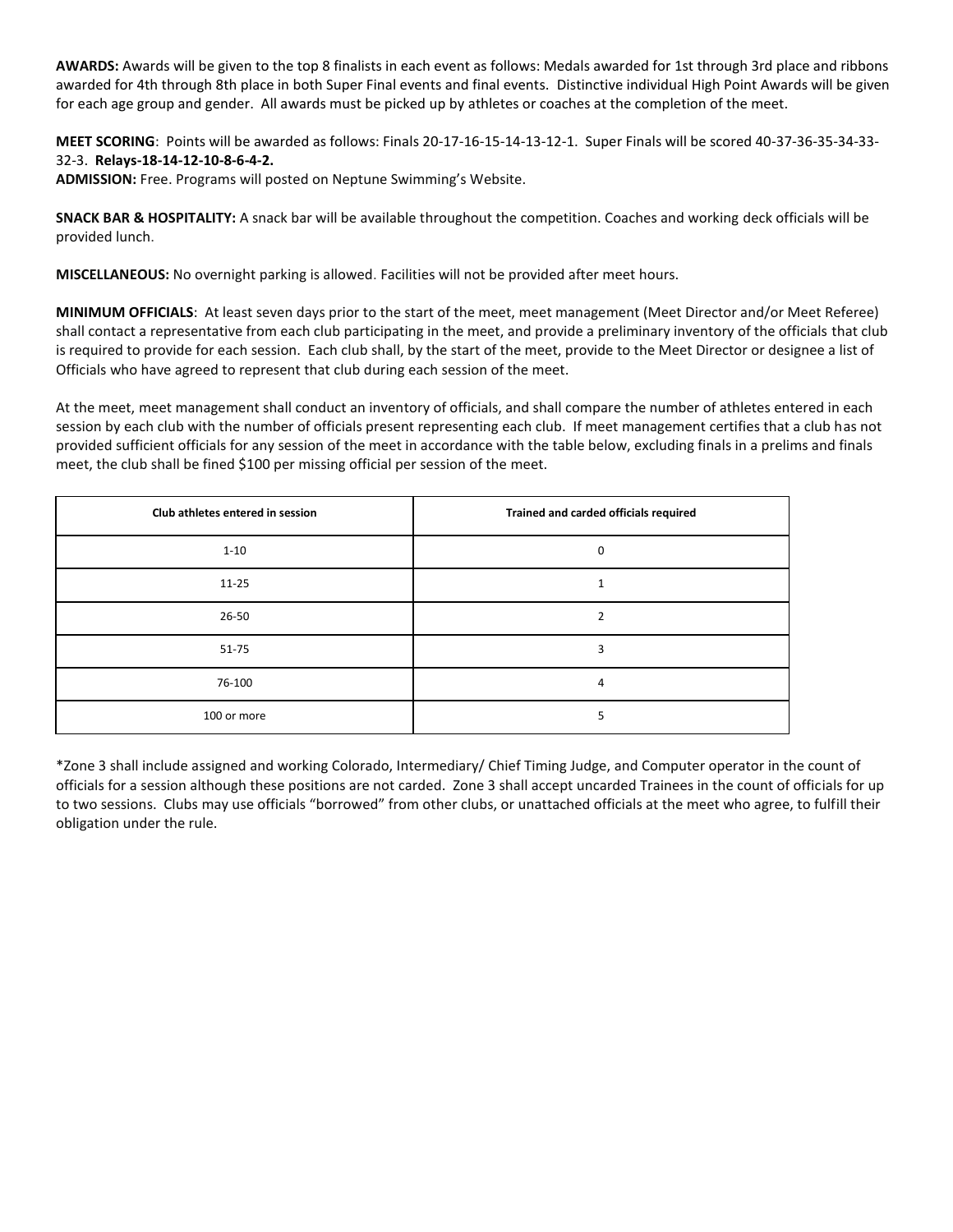#### **EVENT SUMMARY**

| FRIDAY, FEBRUARY 15TH, 2019 |        |        |        |        |  |  |  |  |  |
|-----------------------------|--------|--------|--------|--------|--|--|--|--|--|
| <b>10 UN</b>                | 11     | 13     | 14     |        |  |  |  |  |  |
| 500 FR                      | 500 FR | 500 FR | 400 IM | 400 IM |  |  |  |  |  |
|                             |        |        | 500 FR | 500 FR |  |  |  |  |  |

|              |              | SATURDAY, FEBRUARY 16TH, 2019 |        |              |              |              | SUNDAY, FEBRUARY 17TH, 2019 |          |          |
|--------------|--------------|-------------------------------|--------|--------------|--------------|--------------|-----------------------------|----------|----------|
| <b>10 UN</b> | 11           | 12                            | 13     | 14           |              | 11           | 12                          | 13       | 14       |
| 200 MR       | 200 MR       | 200 MR                        | 200 MR | 200 MR       | 200 FR-R     | 200 FR-R     | 200 FR-R                    | 200 FR-R | 200 FR-R |
| 50 FR        | <b>50 FR</b> | 50 FR                         | 50 FR  | <b>50 FR</b> | 100 FR       | 100 FR       | 100 FR                      | 100 FR   | 100 FR   |
| 100 BK       | 100 BK       | 100 BK                        | 100 BK | 100 BK       | <b>50 BK</b> | <b>50 BK</b> | <b>50 BK</b>                | 200 BK   | 200 BK   |
| 50 FL        | 50 FL        | 50 FL                         | 200 FL | 200 FL       | 100 FL       | 100 FL       | 100 FL                      | 100 FL   | 100 FL   |
| 100 BR       | 100 BR       | 100 BR                        | 100 BR | 100 BR       | <b>50 BR</b> | 50 BR        | 50 BR                       | 200 BR   | 200 BR   |
|              | 200 IM       | 200 IM                        | 200 IM | 200 IM       |              | 200 FR       | <b>200 FR</b>               | 200 FR   | 200 FR   |

## **EVENTS**

Use the following URL to find the time standards: <http://www.pacswim.org/swim-meet-times/standards>

|                       | Friday, February 15, 2019 |                               |                         |         |                |  |  |  |  |  |  |
|-----------------------|---------------------------|-------------------------------|-------------------------|---------|----------------|--|--|--|--|--|--|
| Meet Starts At 5:00pm |                           |                               |                         |         |                |  |  |  |  |  |  |
| Women's Event #       | Min. Standard             | Min. Standard                 | Men's Event #           |         |                |  |  |  |  |  |  |
| $\mathbf{1}$          | 5:46.79                   | 13                            | 400 IM (Timed Finals)   | 5:28.49 | $\overline{2}$ |  |  |  |  |  |  |
| 3                     | 5:39.39                   | 14                            | 400 IM (Timed Finals)   | 5:17.39 | 4              |  |  |  |  |  |  |
| 5                     | 7:34.49                   | 10 & U                        | 500 Free (Timed Finals) | 7:29.79 | 6              |  |  |  |  |  |  |
| $\overline{7}$        | 6:56.09                   | 500 Free (Timed Finals)<br>11 |                         | 6:50.09 | 8              |  |  |  |  |  |  |
| 7                     | 6:37.29                   | 12                            | 500 Free (Timed Finals) | 6:37.29 | 8              |  |  |  |  |  |  |
| $\overline{7}$        | 6:27.99                   | 13                            | 500 Free (Timed Finals) | 6:09.99 | 8              |  |  |  |  |  |  |
| $\overline{7}$        | 6:20.39                   | 14                            | 500 Free (Timed Finals) | 5:58.29 | 8              |  |  |  |  |  |  |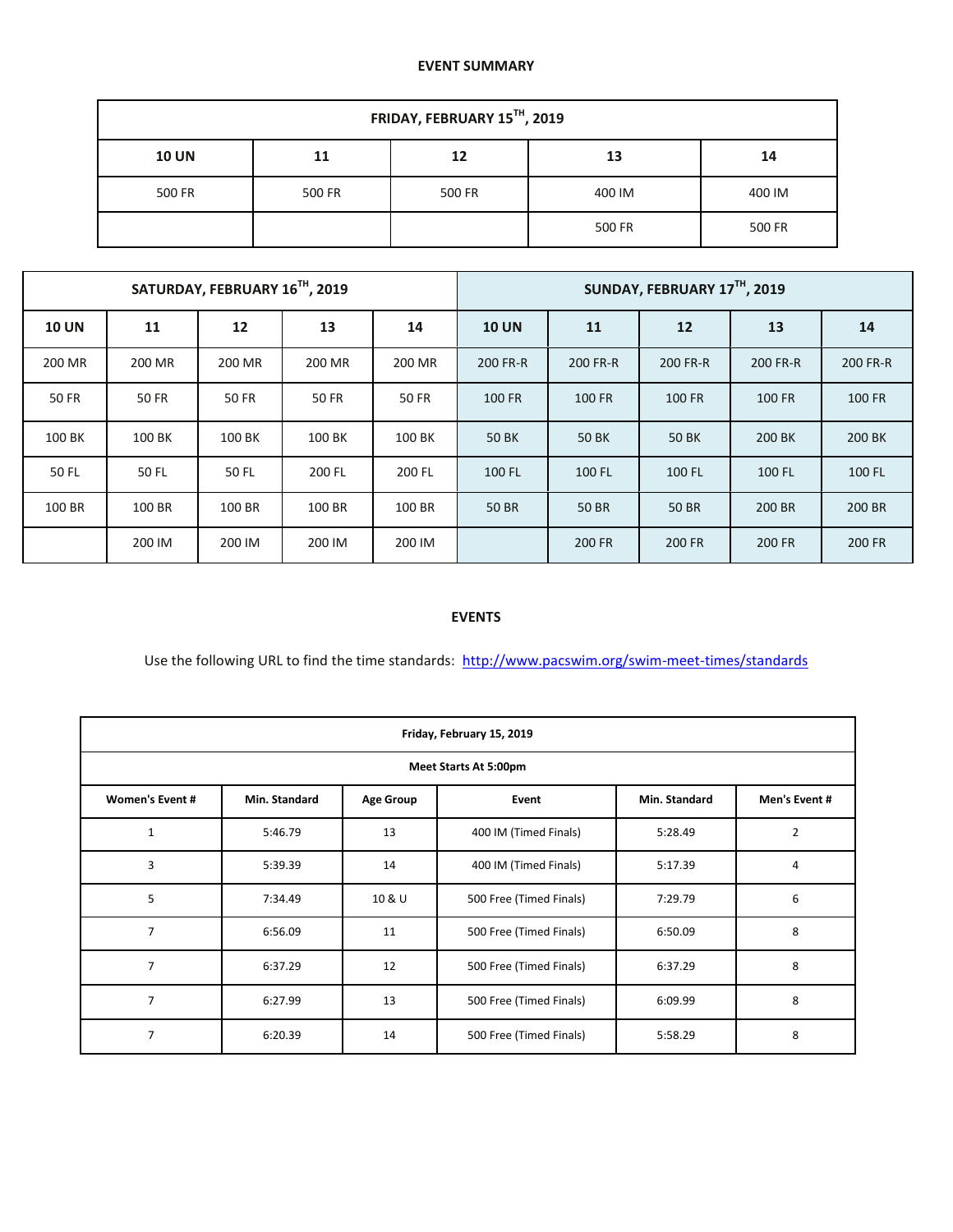| Saturday Finals Schedule, February 16. 2019 |               |                  |                  |               |               |  |  |  |  |  |
|---------------------------------------------|---------------|------------------|------------------|---------------|---------------|--|--|--|--|--|
| Women's Event #                             | Min. Standard | <b>Age Group</b> | Event            | Min. Standard | Men's Event # |  |  |  |  |  |
| 301                                         |               | <b>OPEN</b>      | 200 Medley Relay |               | 302           |  |  |  |  |  |
| $\boldsymbol{9}$                            | 35.19         | 10 & U           | 50 Free          | 34.49         | 10            |  |  |  |  |  |
| 11                                          | 32.49         | 11               | 50 Free          | 32.29         | 12            |  |  |  |  |  |
| 11                                          | 31.49         | 12               | 50 Free          | 30.29         | 12            |  |  |  |  |  |
| 11                                          | 31.09         | 13               | 50 Free          | 28.99         | 12            |  |  |  |  |  |
| 11                                          | 30.29         | 14               | 50 Free          | 27.89         | 12            |  |  |  |  |  |
| 13                                          | 1:30.69       | 10 & U           | 100 Back         | 1:29.29       | 14            |  |  |  |  |  |
| 15                                          | 1:20.99       | 11               | 100 Back         | 1:21.19       | 16            |  |  |  |  |  |
| 15                                          | 1:18.49       | 12               | 100 Back         | 1:16.29       | 16            |  |  |  |  |  |
| 15                                          | 1:14.19       | 13               | 100 Back         | 1:09.99       | 16            |  |  |  |  |  |
| 15                                          | 1:12.09       | 14               | 100 Back         | 1:06.99       | 16            |  |  |  |  |  |
| 17                                          | 41.79         | 10 & U           | 50 Fly           | 34.49         | 18            |  |  |  |  |  |
| 19                                          | 35.39         | 11               | <b>50 Fly</b>    | 36.59         | 20            |  |  |  |  |  |
| 19                                          | 34.19         | 12               | <b>50 Fly</b>    | 34.49         | 20            |  |  |  |  |  |
| 21                                          | 2:42.69       | 13               | 200 Fly          | 2:33.19       | 22            |  |  |  |  |  |
| 21                                          | 2:38.29       | 14               | 200 Fly          | 2:27.39       | 22            |  |  |  |  |  |
| 23                                          | 1:44.99       | 10 & U           | 100 Breast       | 1:40.59       | 24            |  |  |  |  |  |
| 25                                          | 1:31.79       | 11               | 100 Breast       | 1:31.39       | 26            |  |  |  |  |  |
| 25                                          | 1:27.69       | 12               | 100 Breast       | 1:24.59       | 26            |  |  |  |  |  |
| $25\,$                                      | 1:24.19       | 13               | 100 Breast       | 1:18.69       | 26            |  |  |  |  |  |
| 25                                          | 1:22.89       | $14\,$           | 100 Breast       | 1:15.69       | 26            |  |  |  |  |  |
| 27                                          | 2:53.29       | 11               | 200 IM           | 2:56.39       | 28            |  |  |  |  |  |
| 27                                          | 2:47.69       | 12               | 200 IM           | 2:44.19       | 28            |  |  |  |  |  |
| 27                                          | 2:43.09       | 13               | 200 IM           | 2:34.39       | 28            |  |  |  |  |  |
| $27\,$                                      | 2:39.39       | $14\,$           | 200 IM           | 2:28.59       | 28            |  |  |  |  |  |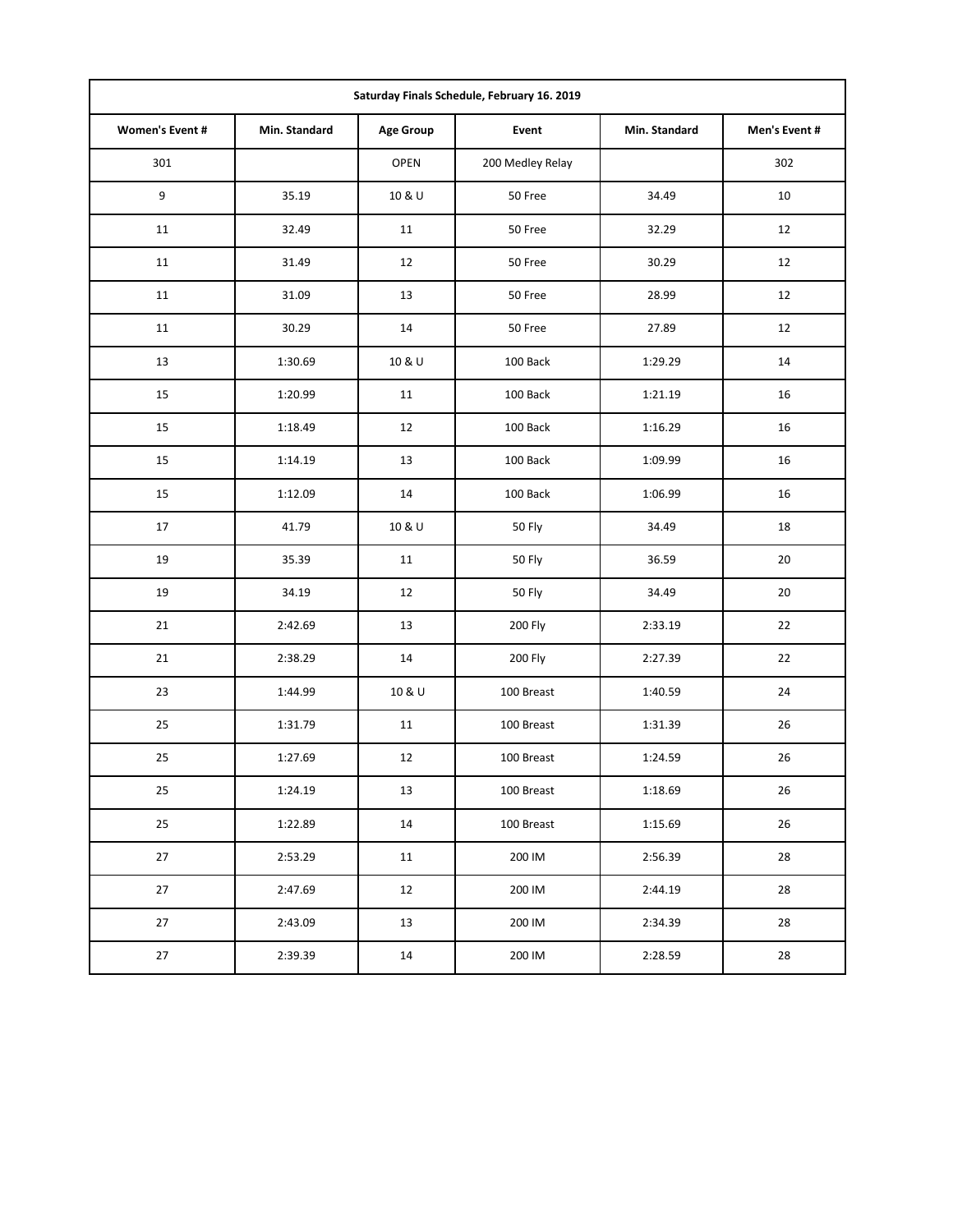| Sunday Finals Schedule, February 17, 2018 |               |                  |                |               |               |  |  |  |  |
|-------------------------------------------|---------------|------------------|----------------|---------------|---------------|--|--|--|--|
| Women's Event #                           | Min. Standard | <b>Age Group</b> | Event          | Min. Standard | Men's Event # |  |  |  |  |
| 303                                       |               | OPEN             | 200 Free Relay |               | 304           |  |  |  |  |
| 29                                        | 1:19.99       | 10 & U           | 100 Free       | 1:18.79       | 30            |  |  |  |  |
| 31                                        | 1:10.89       | 11               | 100 Free       | 1:10.59       | 32            |  |  |  |  |
| 31                                        | 1:08.29       | 12               | 100 Free       | 1:05.89       | 32            |  |  |  |  |
| 31                                        | 1:07.09       | 13               | 100 Free       | 1:03.29       | 32            |  |  |  |  |
| 31                                        | 1:05.99       | 14               | 100 Free       | 1:00.99       | 32            |  |  |  |  |
| 33                                        | 41.89         | 10 & U           | 50 Back        | 42.39         | 34            |  |  |  |  |
| 35                                        | 36.89         | 11               | 50 Back        | 37.79         | 36            |  |  |  |  |
| 35                                        | 35.69         | 12               | 50 Back        | 35.29         | 36            |  |  |  |  |
| 37                                        | 2:39.69       | 13               | 200 Back       | 2:31.69       | 38            |  |  |  |  |
| 37                                        | 2:35.79       | 14               | 200 Back       | 2:25.89       | 38            |  |  |  |  |
| 39                                        | 1:39.09       | 10 & U           | 100 Fly        | 1:37.09       | 40            |  |  |  |  |
| 41                                        | 1:21.69       | 11               | 100 Fly        | 1:22.09       | 42            |  |  |  |  |
| 41                                        | 1:18.29       | 12               | 100 Fly        | 1:16.49       | 42            |  |  |  |  |
| 41                                        | 1:13.19       | 13               | 100 Fly        | 1:08.99       | 42            |  |  |  |  |
| 41                                        | 1:11.59       | 14               | 100 Fly        | 1:06.39       | 42            |  |  |  |  |
| 43                                        | 47.49         | 10 & U           | 50 Breast      | 46.59         | 44            |  |  |  |  |
| 45                                        | 41.69         | 11               | 50 Breast      | 42.59         | 46            |  |  |  |  |
| 45                                        | 39.99         | 12               | 50 Breast      | 39.59         | 46            |  |  |  |  |
| 47                                        | 3:02.89       | 13               | 200 Breast     | 2:50.29       | 48            |  |  |  |  |
| 47                                        | 2:58.49       | 14               | 200 Breast     | 2:44.89       | 48            |  |  |  |  |
| 49                                        | 2:33.89       | 11               | 200 Free       | 2:33.19       | 50            |  |  |  |  |
| 49                                        | 2:29.39       | 12               | 200 Free       | 2:23.79       | 50            |  |  |  |  |
| 49                                        | 2:25.09       | 13               | 200 Free       | 2:17.39       | 50            |  |  |  |  |
| 49                                        | 2:22.19       | 14               | 200 Free       | 2:12.49       | 50            |  |  |  |  |